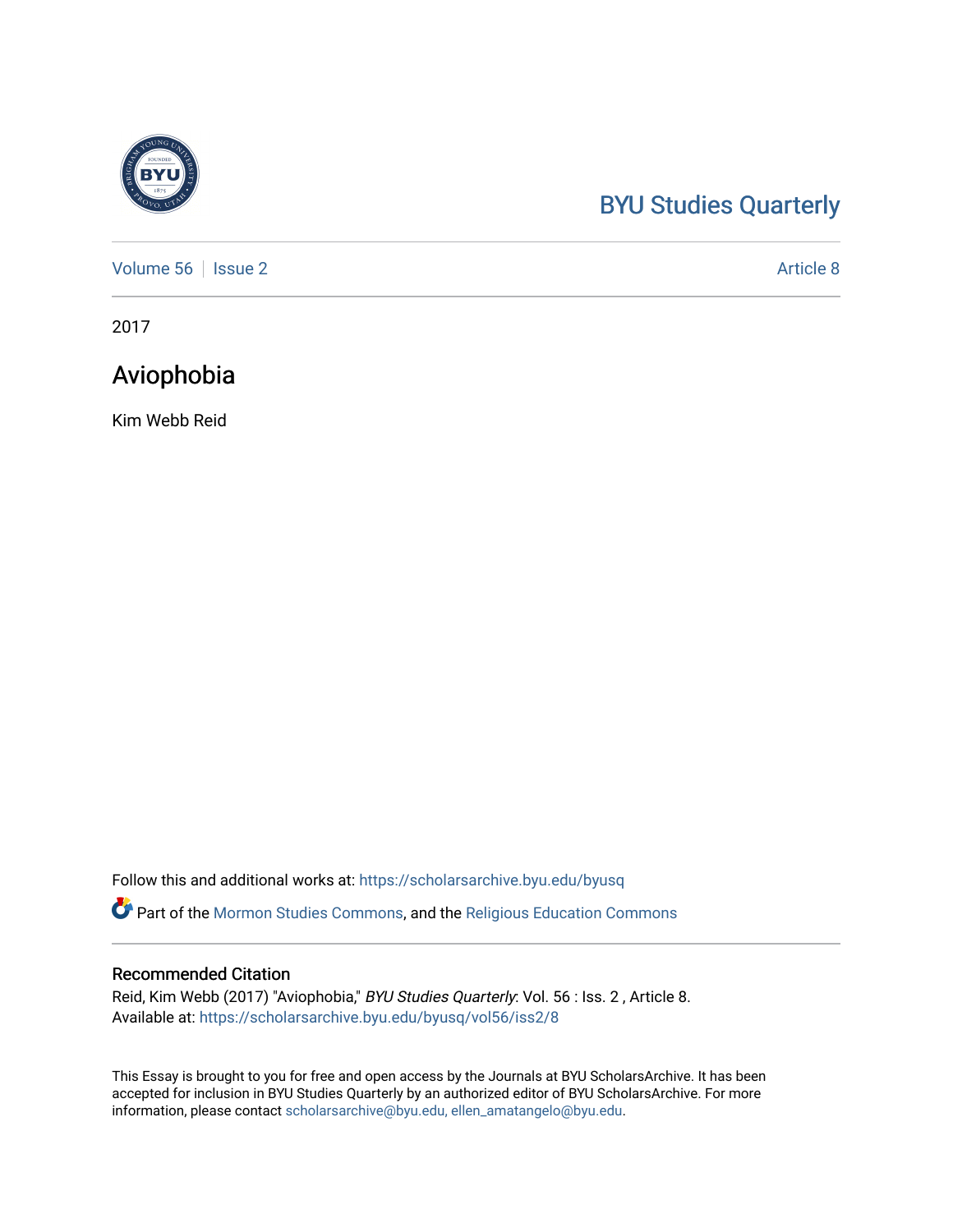# **Aviophobia**

*Kim Webb Reid*

**I**

The January day SkyWest Flight 1834 smashed into a private two-seater plane midair over my elementary school, I was at recess. Some of us snatched at clothes drifting down from the sky because we thought they should be handed over to the school's lost and found. We didn't know yet of all the lost things that could never be returned: a jagged wing blocking my friend's front door; a pilot's black leather seat perched on my neighbor's roof; the lives of ten passengers, captains, and crew. Grownups spoke in whispers about the carnage found in backyards and closed roads and the porch of St. Francis Xavier Catholic Church.

When the disaster crew finished combing our neighborhood and the reporters left, I drew pictures of angels, their waxy Crayon smiles indifferent to the broken baggage and bodies I drew along the bottom of the page. Those angels were safe now, and happy, my parents said. I knew God wanted me to believe it.

Months after the plane crash, I found a rusting metal fragment in the sodden schoolyard, a piece of a gear or an oil pump or some other engineering artifact. I couldn't shake the knowledge that people who dared take their feet off solid ground sometimes flew to pieces.

### **II**

My family moved away from our lower-middle-class neighborhood near Salt Lake International and ended up in a small country house with a view of Russ McDonald Field beyond the cow pasture. World

*BYU Studies Quarterly 56, no. 2 (2017)* 147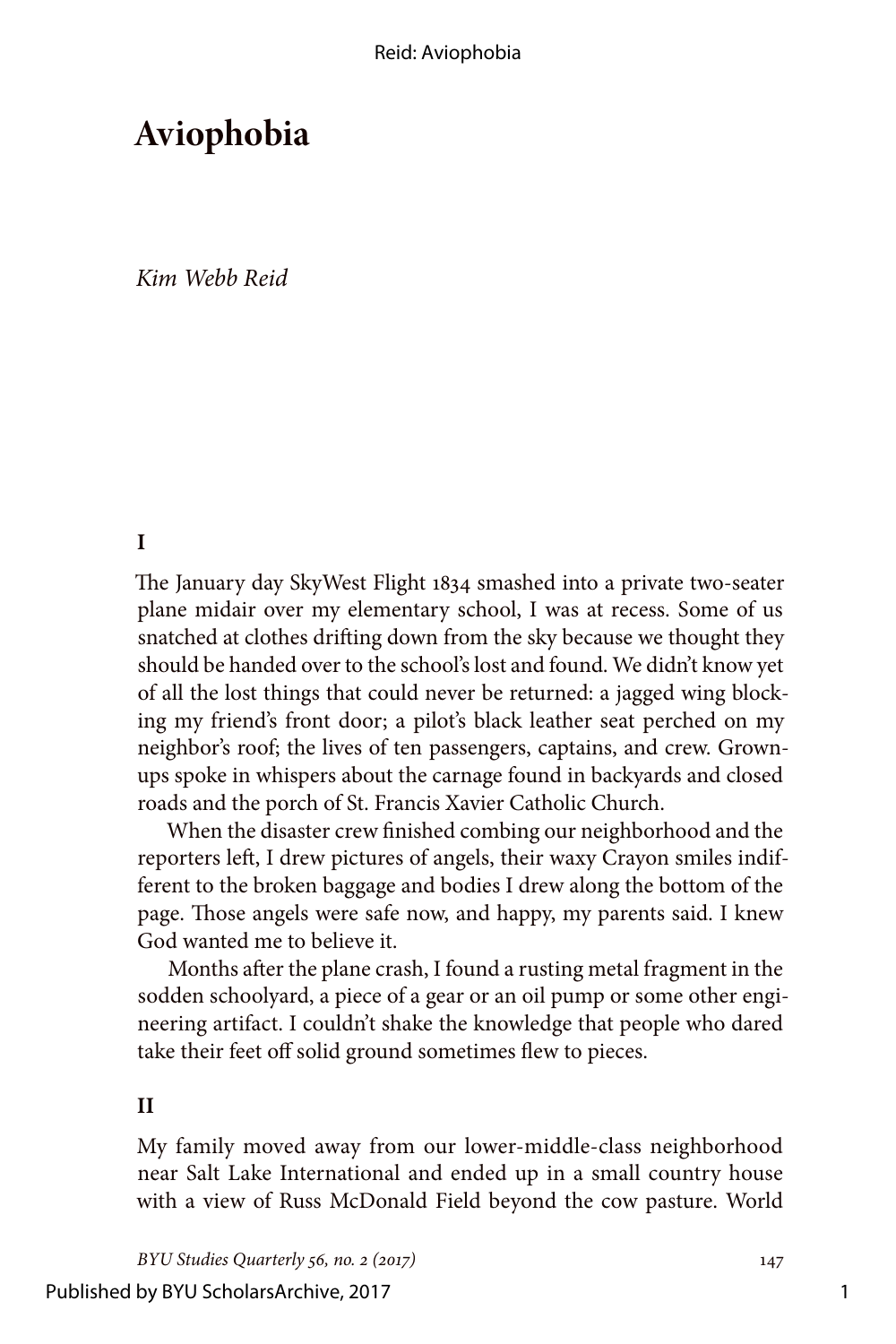War II–era stunt planes lumbered off McDonald's runway and barrelrolled over my house while I counted each second the engines stalled.

My senior year, I met BeckyAnn, a swimmer with serious blue eyes darker than the deep end. She wasn't like me, bracing for impact every time one of those acrobatic planes sputtered overhead. She'd moved eight hundred miles from her coastal home because her parents were going through a nasty divorce, and she wasn't worried. She had to babysit her younger sisters while her mom went back to school, and she couldn't go to college herself next year with the rest of us, and she wasn't worried. She moved through life with the steadiness of an early morning lap swim like she was slicing through the county pool instead of a riptide.

Sometimes she invited friends to swim after hours at the pool where she worked as an instructor. When she dove in headfirst, the water lapped against me bobbing along in the shallow end, my feet safely touching the floor.

### **III**

A pilot once suggested that to conquer fear of flying, I should imagine the airplane swimming. Air and water are both fluids, both buoyant. Just as a cruise liner won't sink under normal conditions, planes rarely fall out of the sky.

But sometimes they do. The problem with phobias is you can always find a reason to justify them.

On another January day, one of the rickety planes I'd watched with such suspicion nose-dived into the snowy pasture and exploded, leaving a black crater in the ground.

*Pilot error,* the reports often say when there's an air disaster, as if that should make the public feel safer—as if piloting errors don't occur for me on a daily basis while I navigate through this life with anxiety.

#### **IV**

I come from a family who expresses great faith and believes in the divine purpose of death, all while going to extreme lengths to stay alive. For me, the friction between the need for spiritual surrender and physical survival is constant.

I wonder if my grandmother felt the same tension. For most of her life, she didn't have a driver's license, and she never owned the deadliest of modern machines—a microwave oven. She knew it would cause cancer.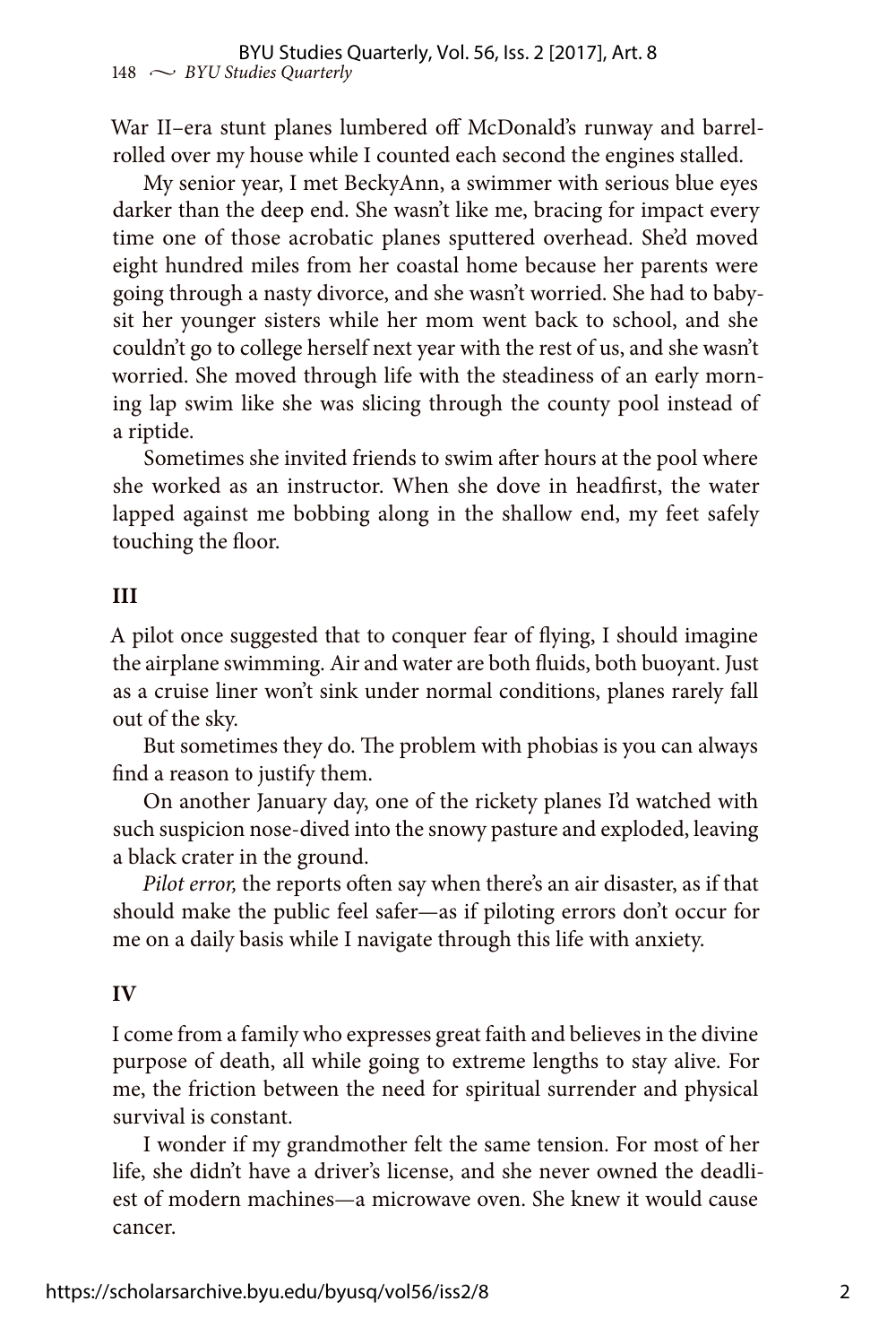In her defense, her socioeconomic demographic included many women who didn't drive cars or own microwaves, but to hear Mom tell the story, avoidance probably played a part in her choices. My grandmother put a dent in her dad's car the first time she took the wheel, so she decided driving wasn't for her. Living in the suburbs without public transit, with a husband not sober enough to drive, did little to change her mind.

Grandma succumbed to cancer at age fifty-six. Her brothers died at forty-seven and almost fifty-seven. The beginnings of disease were probably lurking in their cells since long before microwave ovens became popular, since the day they were born with unlucky genes or began eating food grown in contaminated soil. The military had engaged in open air nuclear testing, and no one can say if my grandma's family was affected by living downwind.

It's hard to feel peace when logic tells you you're never safe, even when you don't fly, even when you stay home and don't drive cars or use microwave ovens.

That's probably the biggest reason I'm on earth, to learn the hardest lesson. I must surrender my trust to God without him promising my physical preservation in return.

#### **V**

The first time I mustered the faith to board an aircraft, a budget airline that didn't assign seats, I prayed for my life. I also prayed I'd get a window seat. If I was going to compromise my safety on a fast ride home, I wanted to make sure I got the full experience. As runway peeled away from wing, I laughed nervously, startling the passengers around me. I was twenty-two the first time I saw the earth bend and twist like warped photographs in the sun as the airplane banked.

I felt I'd cleared a huge personal hurdle by flying without passing out. I didn't know it was only the beginning. Each time I fly, fainting becomes a real possibility. The fear grows worse each year, as if I can sense the odds getting stacked higher against me each time I'm reckless enough to leave the earth's crust.

For six years, I had a job requiring international travel. I put up with frightening aborted landings and turbulent lightning storms because keeping my job seemed more responsible than staying home. But the final straw came. On my last work trip, I got stranded during a layover in London. The ticketing agent claimed the air traffic control software was on the fritz, so all transatlantic travel was delayed indefinitely. In a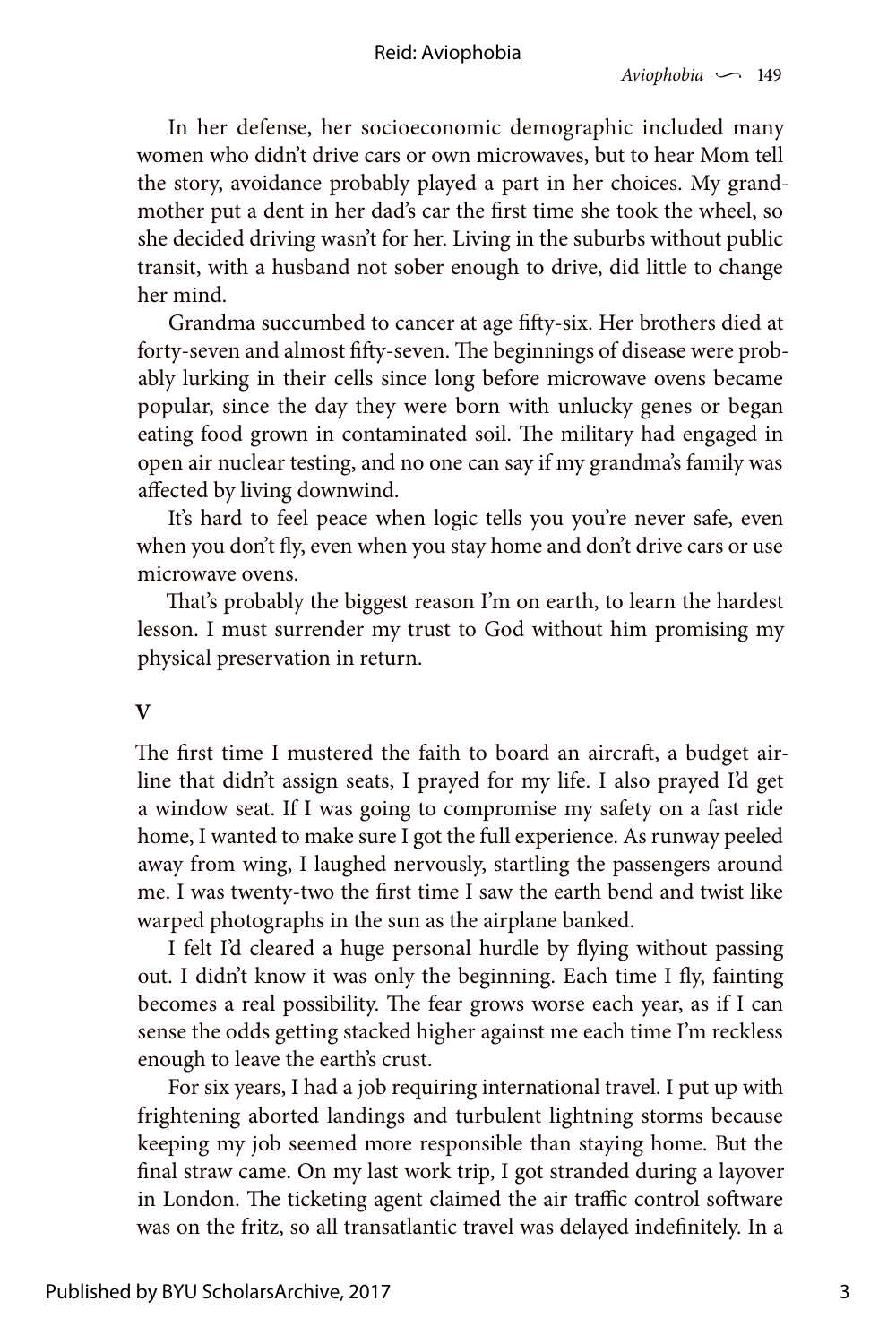moment of panic, I envisioned staying in Britain forever, eating strange pickled sandwiches I was fed on the flight from America.

It was only a few months after the 2006 London plot to blow up planes over the ocean came to light that I sat at my Heathrow gate watching airline employees check the passports of three Middle Eastern men sitting beside me. I worried and wondered why different airline employees checked their passports four times while no one approached me. Racial profiling? Or extra caution for passengers resembling those on the terror watch list?

The crew finally said that the technical problems had been resolved and allowed the suspect passengers, and me, to board. I didn't have room in my racing heart to feel guilty for my blatant biases. I only had room in my chest to keep breathing, fearing someone might find a way to blow up the plane. The airline employees must have feared it too, I reasoned, or they wouldn't have tried to cancel our flight in the first place by blaming a supposed software problem.

I prayed in the panicked way a child cries over its mother's soothing voice, too worked up to hear the comfort. I knew full well God might not intervene since he didn't seem to mind welcoming his children home.

After we landed, a coworker on the same flight told me that a few rows behind me, airline attendants had sat on either side of the three men, taking up a center row. The men had stood and gone to use the loo much more often than seemed normal, two loitering outside the door while one went in. The flight attendants had hung around the men like straitjackets for eight transatlantic hours.

Before I had time to kiss the ground and vow to never fly again, my boyfriend called with two important things to tell me. He was sure he wanted to marry me and hoped I'd feel the same, and BeckyAnn was dying.

#### **VI**

I'd visited BeckyAnn in the hospital after her first surgery six months before.

On my way to her intensive care unit room, I passed an old roommate in the hall, a nurse who was now married and wearing maternity scrubs over her swelling belly. She beamed like she was happy to carry her growing child through her rotations among the critically ill.

In BeckyAnn's dimmed room, she was swollen, too. Her swimmer's figure had turned round like the grapefruit-sized tumor just removed from her abdomen. Her skin was pallid against the pillow, but her eyes were deep and clear when she said, "They found nodules on my liver. Which means I have cancer."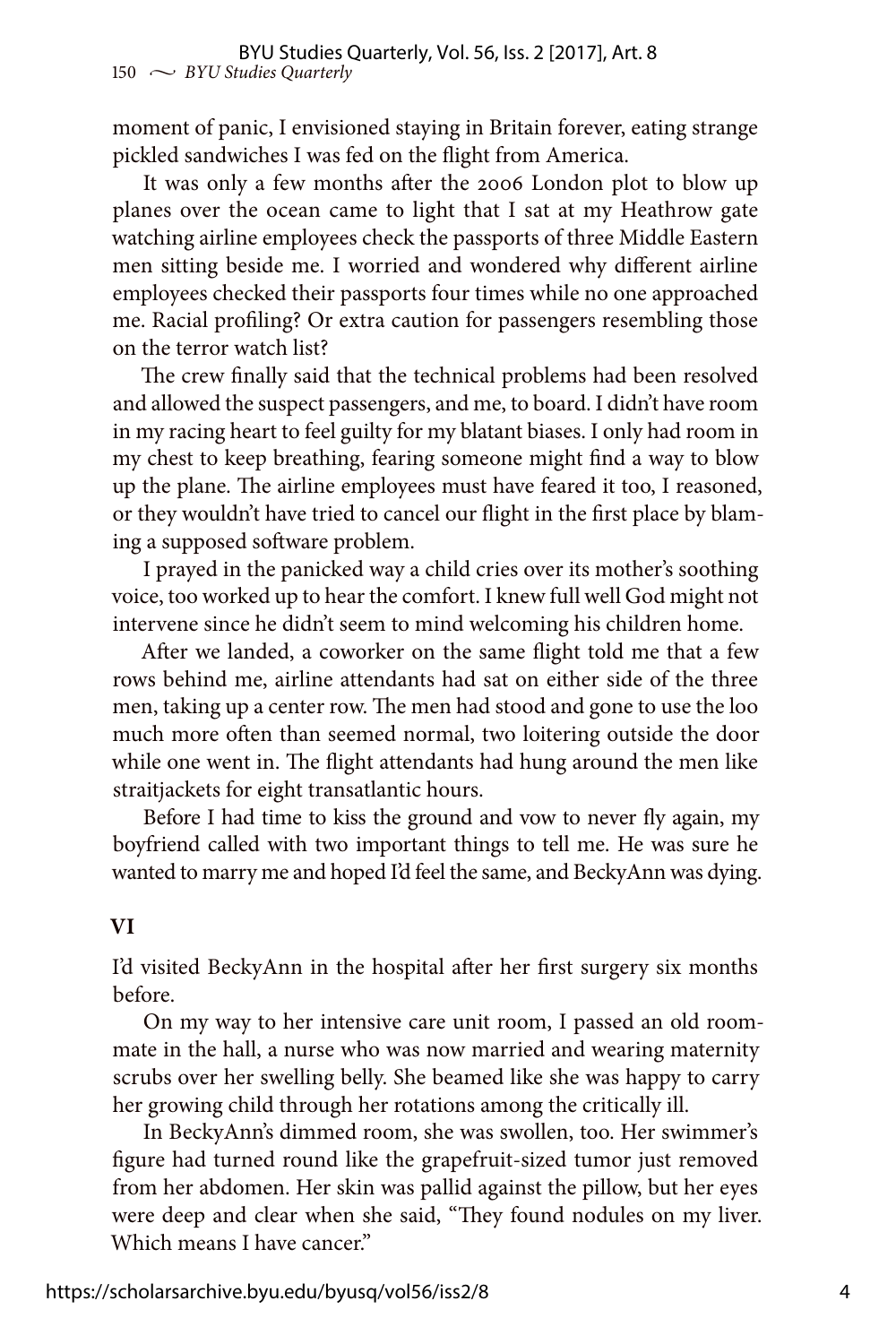Not just Cushing's disease, usually caused by a benign tumor of the adrenal gland pumping the body full of cortisol and stretching the skin like a too-full water balloon. BeckyAnn had adrenocortical carcinoma, a rare cancer with a five-year survival rate of less than twenty percent.

We were only twenty-six. Less than three years ago, I'd been maid of honor at her wedding, and I'd teased her about how she was finally going to have to kick her childhood friend Beardog—a ratty pillowsized stuffed animal—out of her bed. Chris and BeckyAnn weren't married long when her teenage sister asked them to adopt her baby.

I knew what was coming from the minute BeckyAnn said *cancer.*

The beeping oxygen monitor supporting her recovery had as much power to save her as masks dropping from an overhead panel on a plane spiraling to the ground.

# **VII**

BeckyAnn wondered if the cancer were somehow her fault, if she'd allowed subconscious stress to generate the deadly tumors taking over her body. But she still did what I'm afraid to do. She let go. Lifting her aching her feet off solid ground, she willingly surrendered to a current no one but God could see.

By the end, she had a strong feeling there was something else she was meant to do, and it wasn't here. She felt spiritually buoyed up even as her body stalled.

The day of her funeral, Beardog lay in the casket, his face so ragged he didn't seem to have a nose anymore.

"Oh, good. Beardog is finally being laid to rest," I said to our mutual friend, Melissa.

"Yeah, I think that's a very good idea," Melissa said. It felt good to be a little irreverent on this worst day.

As we joked, I felt a ripple in the atmosphere. Like the times I'd been standing in the shallow end of the county pool and BeckyAnn dove in, the air seemed to splash against me—moving with her laughter.

She was here. I felt sure of it.

And she was safe now, and happy. I knew God wanted me to believe it, even as I watched her lost husband and child circling the room like they would never be found.

# **VIII**

The winter day I left Washington, D.C., in a freezing rainstorm to take my family home for Christmas, I tried to believe I was doing the right